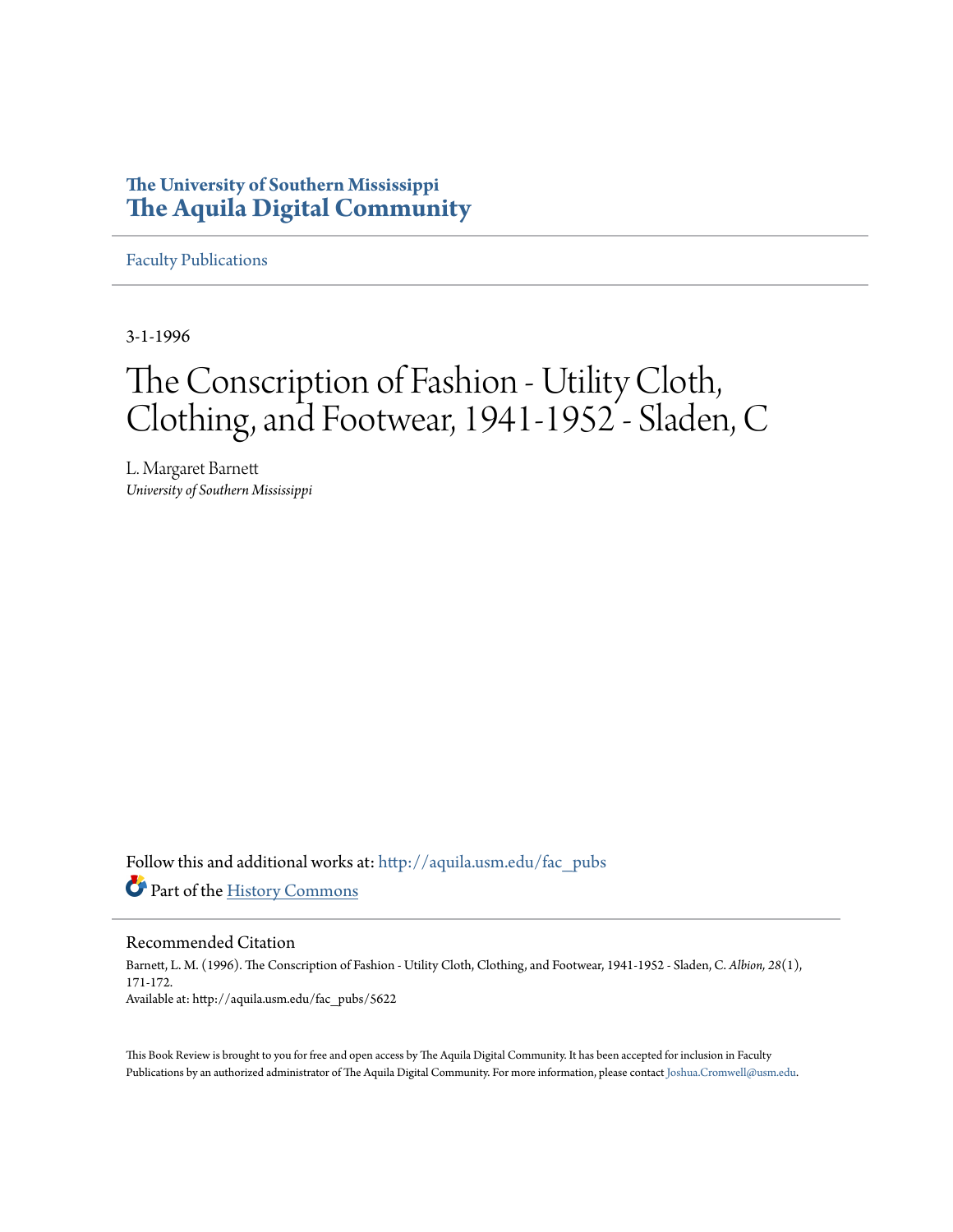sions hardly do justice to Harper's research. It is a shame, too, that, in attending so diligently to primary sources, she neglects other more recent writing in the field. After all, Harper is hardly the first historian or film critic to have looked at the films in question, and authors such as Marcia Landy and Jeffrey Richards, among others, deserve to have their work acknowledged.

#### University of East Anglia ANDREW HIGSON

 Christopher Sladen. The Conscription of Fashion: Utility Cloth, Clothing and Footwear, 1941-1952. Aldershot, U.K.: Scolar Press; distributed by Ashgate Publishing Company, Brookfield, Vt. 1995. Pp. x, 134. \$51.95. ISBN 1-85298-007-2.

If Churchill had not been distracted by the hunt for the *Bismarck*, the story goes, Britons would not have got clothes rationing, and hence Utility (a euphemism for "standard") clothing, in 1941. The prime minister considered this an unwarranted intrusion into people's private lives. The controls proved wise, however, and Churchill's adoption of the siren suit soon made him a walking advertisement for Utility. Modern historians often cite the clothing policy as a typical example of the sharing of wartime deprivations that transformed old class-splintered Britain into the more egalitarian nation it is today. Christopher Sladen, a retired civil servant who experienced the clothing policies first hand, invites us to be more skeptical of such war measures. The rationing of scarce resources was fair and helped stabilize the cost of living, he writes, it may even have reduced industrial unrest, but can we be sure that whatever communal spirit this engendered caused a permanent change in social attitudes? Some historians, he points out, think the trend started at the First World War rather than the Second. His book is far from an anti-consensus polemic, however. In the best tradition of the British bureaucracy, Sladen prefers not to state his own position clearly but to present both pros and cons so that readers can make their own decisions.

 After discussing the development of the clothing policy in general, the book proceeds to a discussion of Utility products, then concludes with chapters on the postwar controls and the long-term impact on the clothing industry. As with similar programs covering furniture and housewares, the clothing policy had two components. Ration coupons limited the actual number of items bought. Utility reduced the amount of raw materials used in manufacturing these items. The industry having been pared down and made more efficient by the closure and amalgamation of factories ("concentration"), output of textiles and clothing was mostly limited to a smaller number of qualities and styles. Priority was given to price ranges usually bought by the working masses. A "CC 41" label or stamp affixed to the products certified that they met specific standards set by the Board of Trade. Meanwhile, austerity orders banned wasteful embellishments such as frills, waist pleats, decorative ribbons, unnecessary buttons and cuffs on trousers, and even decreed the length of shirt-tails. Although men's clothes looked much the same afterwards, women's fashions altered: skirts became shorter and straighter and a plainer "country look" was adopted as town wear. Single-breasted jackets for both men and women also became the norm. The appeal of the new styles improved in Spring 1942 when the Board of Trade hired leading designers, including Parisians who had fled to London, to create Utility collections. Apart from some shoddy footwear, Sladen notes, most of the Utility clothing proved surprisingly acceptable and durable. There was also generally enough of it, except for children's wear. Compliance by both producers and consumers was impressive, in stark contrast to a similar program